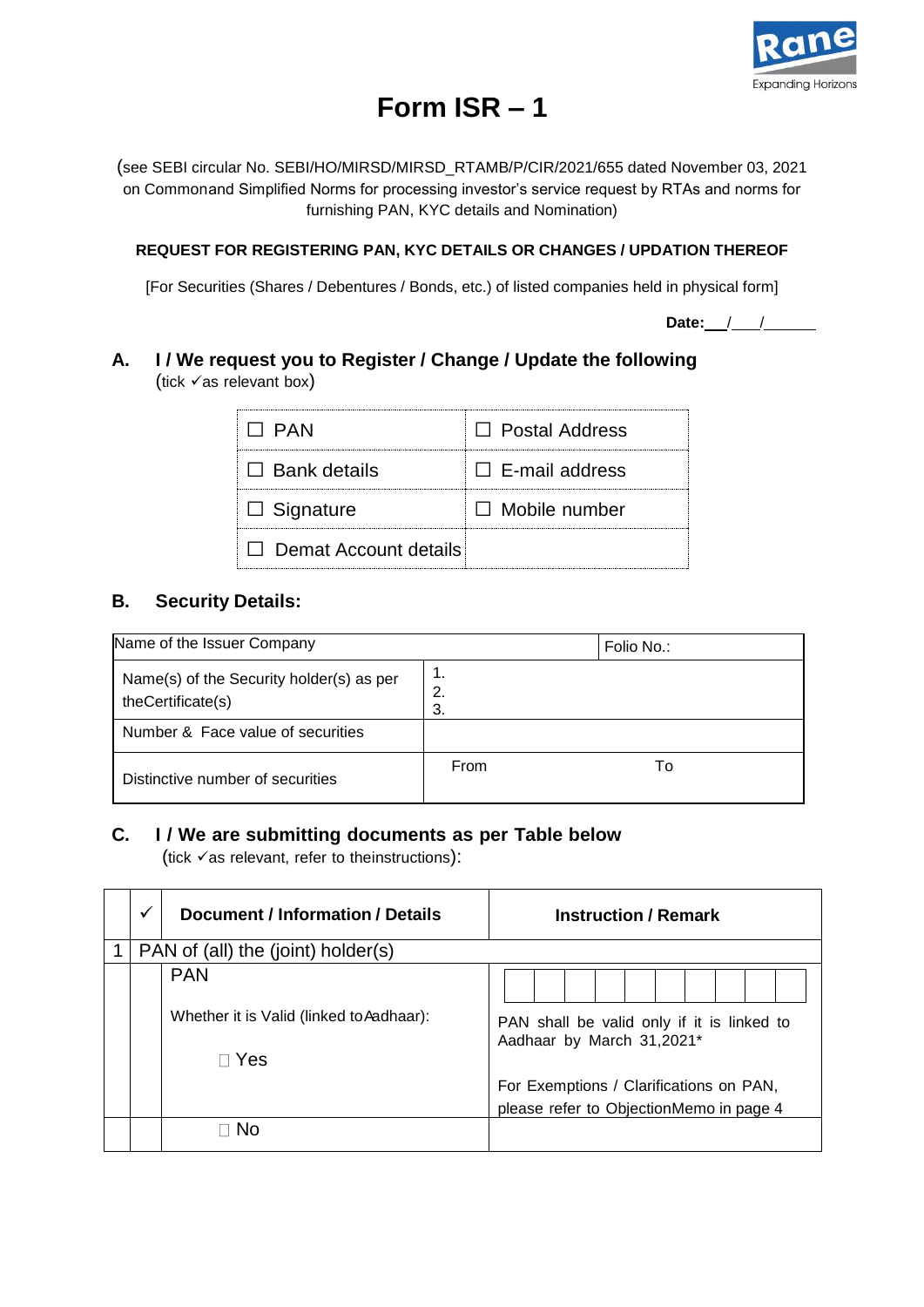

| $\overline{2}$ | Demat Account<br><b>Number</b>                | Also provide Client Master List (CML) of your Demat Account, provided                                                                                                                                                                                                                                                                                                                                                                                                                                                                                                                                                                                                                                                                                                                                                                                                                                                                                                                                                     |
|----------------|-----------------------------------------------|---------------------------------------------------------------------------------------------------------------------------------------------------------------------------------------------------------------------------------------------------------------------------------------------------------------------------------------------------------------------------------------------------------------------------------------------------------------------------------------------------------------------------------------------------------------------------------------------------------------------------------------------------------------------------------------------------------------------------------------------------------------------------------------------------------------------------------------------------------------------------------------------------------------------------------------------------------------------------------------------------------------------------|
|                |                                               | by the Depository Participant.                                                                                                                                                                                                                                                                                                                                                                                                                                                                                                                                                                                                                                                                                                                                                                                                                                                                                                                                                                                            |
| 3              | <b>Proof of Address</b><br>of thefirst holder | Provide any one of the documents, only if there is change in the<br>address;<br>Client Master List (CML) of your Demat Account, provided by the<br><b>Depository Participant</b><br>Valid Passport / Ration Card / Registered Lease or Sale<br>$\bullet$<br>Agreement of Residence / Driving License / Flat Maintenance bill.<br>Utility bills like Telephone Bill (only land line), Electricity bill or Gas<br>$\bullet$<br>bill - Not more than 3 months old.<br>Identity card / document with address, issued by any of the<br>$\bullet$<br>following: Central/State Government and its Departments,<br>Statutory / Regulatory Authorities, Public Sector Undertakings,<br>Scheduled Commercial Banks, Public Financial Institutions.<br>For FII / sub account, Power of Attorney given by FII / sub- account<br>$\bullet$<br>to the Custodians (which are duly notarized and / or apostilled or<br>consularised) that gives the registered address should be taken.<br>The proof of address in the name of the spouse |
| 4              | <b>Bank details</b>                           | Provide the copy of the bank statement with details of bank name,<br>branch, account number and IFS Code or copy of cheque leaf.<br>Alternatively, Bank details available in the CML will be updated in the<br>folio.                                                                                                                                                                                                                                                                                                                                                                                                                                                                                                                                                                                                                                                                                                                                                                                                     |
| 5              | E-mail address                                | Alternatively the e-mail address available in the CML will beupdated<br>in the folio                                                                                                                                                                                                                                                                                                                                                                                                                                                                                                                                                                                                                                                                                                                                                                                                                                                                                                                                      |
| 6              | <b>Mobile</b>                                 | Alternatively the mobile number available in the CML will beupdated<br>in the folio                                                                                                                                                                                                                                                                                                                                                                                                                                                                                                                                                                                                                                                                                                                                                                                                                                                                                                                                       |
| 7              | Specimen<br>Signature                         | Provide banker's attestation of the signature of the holder(s) as<br><b>SEBI</b><br>circular<br>Form<br><b>ISR</b><br>in<br>per<br>2<br>SEBI/HO/MIRSD/MIRSD RTAMB/P/CIR/2021/655<br>datedNovember 03, 2021) and<br>Original cancelled cheque<br>$\bullet$                                                                                                                                                                                                                                                                                                                                                                                                                                                                                                                                                                                                                                                                                                                                                                 |
| 8              | Nomination**                                  | Providing Nomination: Please submit the duly filled up Nomination<br>٠<br>Form (SH-13) or 'Declaration to Opt out of Nomination' as per<br><b>ISR</b><br>3,<br><b>SEBI</b><br>circular<br><b>Form</b><br>in<br>SEBI/HO/MIRSD/MIRSD RTAMB/P/CIR/2021/655<br>datedNovember 03, 2021<br>Change in Existing Nomination: Please use Form SH-14 in SEBI<br>circular SEBI/HO/MIRSD/MIRSD_RTAMB/P/CIR/2021/655 dated<br><b>November 03, 2021</b><br>Cancellation of Existing Nomination: Please use Form SH-14<br>$\bullet$<br>and Form $ISR - 3$                                                                                                                                                                                                                                                                                                                                                                                                                                                                                 |

\* or any date as may be specified by the CBDT

\*\* Nomination (**Form SH-13 or SH-14**) / 'Declaration to Opt-Out of nomination' (**Form ISR** – 3), has tofurnished by the holder(s) separately for each listed company.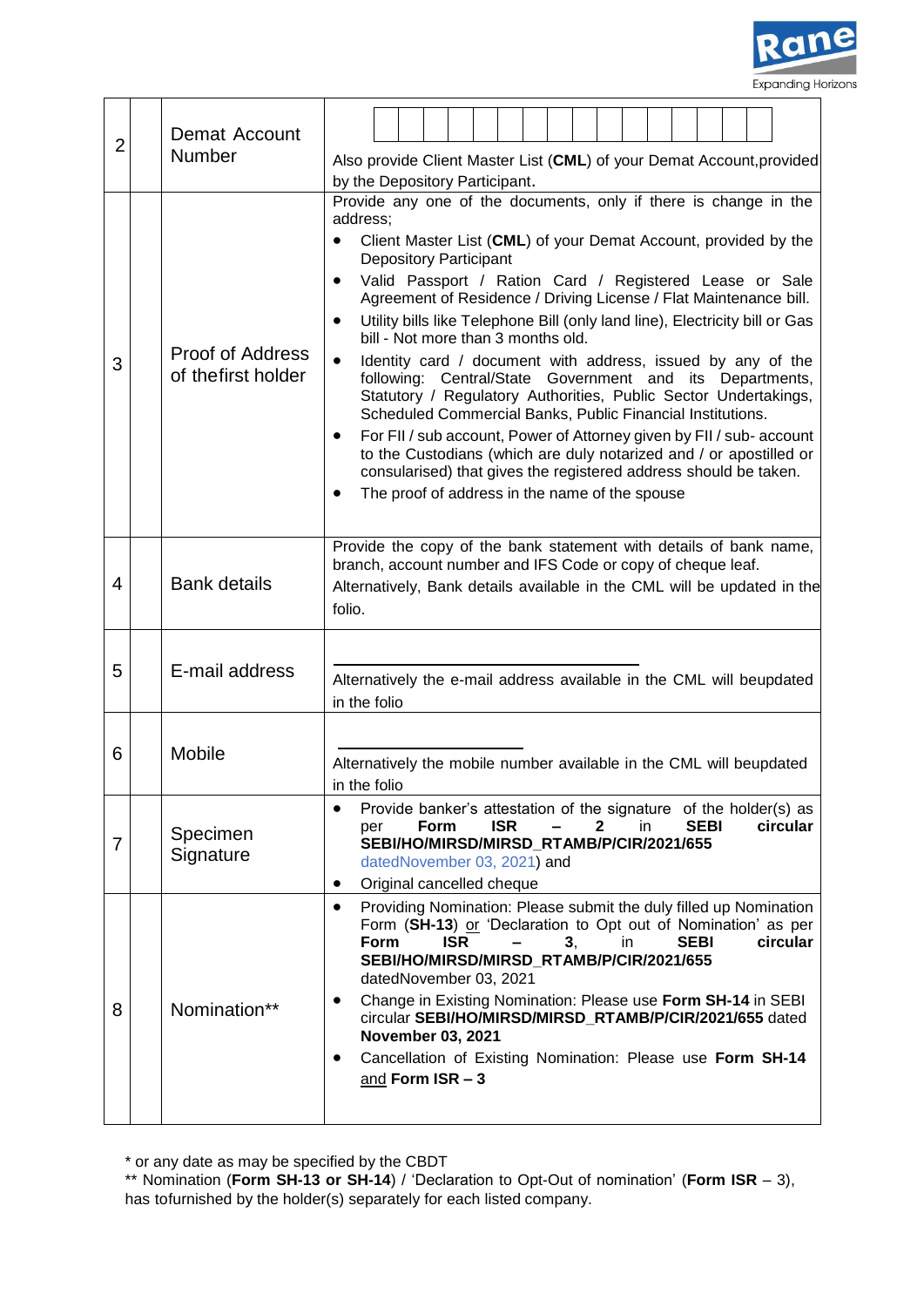

## **Mode of submission of documents to the RTA**

Please use any one of the following mode;

- 1. In Person Verification (**IPV**): by producing the originals to the authorized person ofthe RTA, who will retain copy(ies) of the document(s)
- 2. In hard copy: by furnishing self-attested photocopy(ies) of the relevant document,with date
- 3. Through e-mail address already registered with the RTA, with e-sign of scannedcopies of documents
- 4. Service portal of the RTA with e-sign with scanned copies of documents, if the RTA isproviding such facility

#### **Note**

- It is mandatory for holders of physical securities in listed company to furnish PAN, full KYC details (address proof, bank details, e-mail address, mobile number) and Nomination (for all the eligible folios).
- Upon receipt or up-dation of bank details, the RTA automatically, pay electronically, all the moneys of / payments to the holder that were previous unclaimed / unsuccessful.
- RTA shall update the folio with PAN, KYC details and Nominee, within seven working days of its receipt. However, cancellation of nomination, shall take effect from the date on which this intimation is received by the company / RTA.
- RTA shall not insist on Affidavits or Attestation / Notarization or indemnity for registering / up-dating / changing PAN, KYC details and Nomination.

**Authorization**: I / We authorise you (RTA) to update the above PAN and KYC details in my / our folio  $(s)$  ,  $\qquad \qquad$  ,  $\qquad \qquad$  , in which I / We are the holder(s) (strike off what is notapplicable).

**Declaration:** All the above facts stated are true and correct.

|                     | Holder 1     | <b>Holder 2</b> | Holder 3     |
|---------------------|--------------|-----------------|--------------|
| Signature           | $\checkmark$ | $\checkmark$    | $\checkmark$ |
| Name                | $\checkmark$ | $\checkmark$    | $\checkmark$ |
| Full postal address | $\checkmark$ |                 |              |
| <b>PIN</b>          | $\checkmark$ |                 |              |

(Page 4 is for information to investors; print out of the same is not needed.)